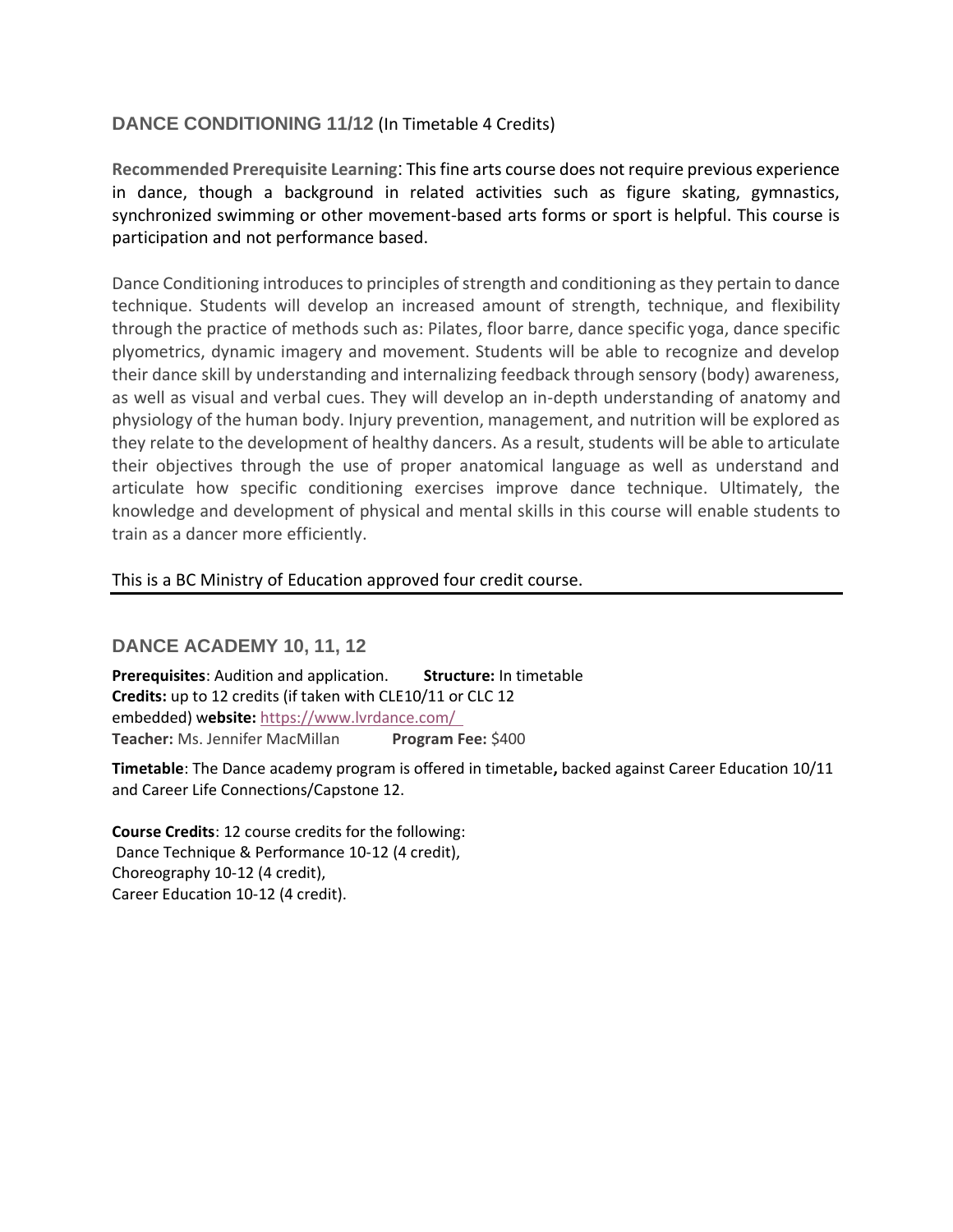A high level of commitment is required in this course. Extra rehearsals and performances outside of class time are considered part of the curriculum. There is a costume rental fee of \$40.00 for this course.



**Description**: Dance Academy integrates advanced technique classes in ballet (RAD) contemporary, jazz and modern dance technique with the Choreography 10-12 curriculum.

Students will train on pointe 2-3 days per week once technical proficiency is achieved. Emphasis in the course is placed equally on technical proficiency and artistic development. This course provides aspiring dance artists with the tools they need to hone their craft. Participants will be required to work both individually and collaboratively with dance composition theories in processes similar to those used by writers and/or composers. Students will gain experience as performers in a variety of public venues.

*This is an enriched performing arts course; a high level of achievement and commitment is required*. Extra rehearsals, master classes and performances outside of class time are considered part of the curriculum. This course will be offered to a maximum of 16 students.

Former Dance Academy students have gone on to study dance nationally and internationally at the university level. Graduates have performed and choreographed at pre-professional and professional levels, while others have pursued dance related careers.

Ms. MacMillan holds a master's degree in Dance Education from the University of Surrey (UK), and a Bachelor of Fine Arts degree with a Major in Dance from Simon Fraser University. She is also a registered teacher with the Royal Academy of Dance.